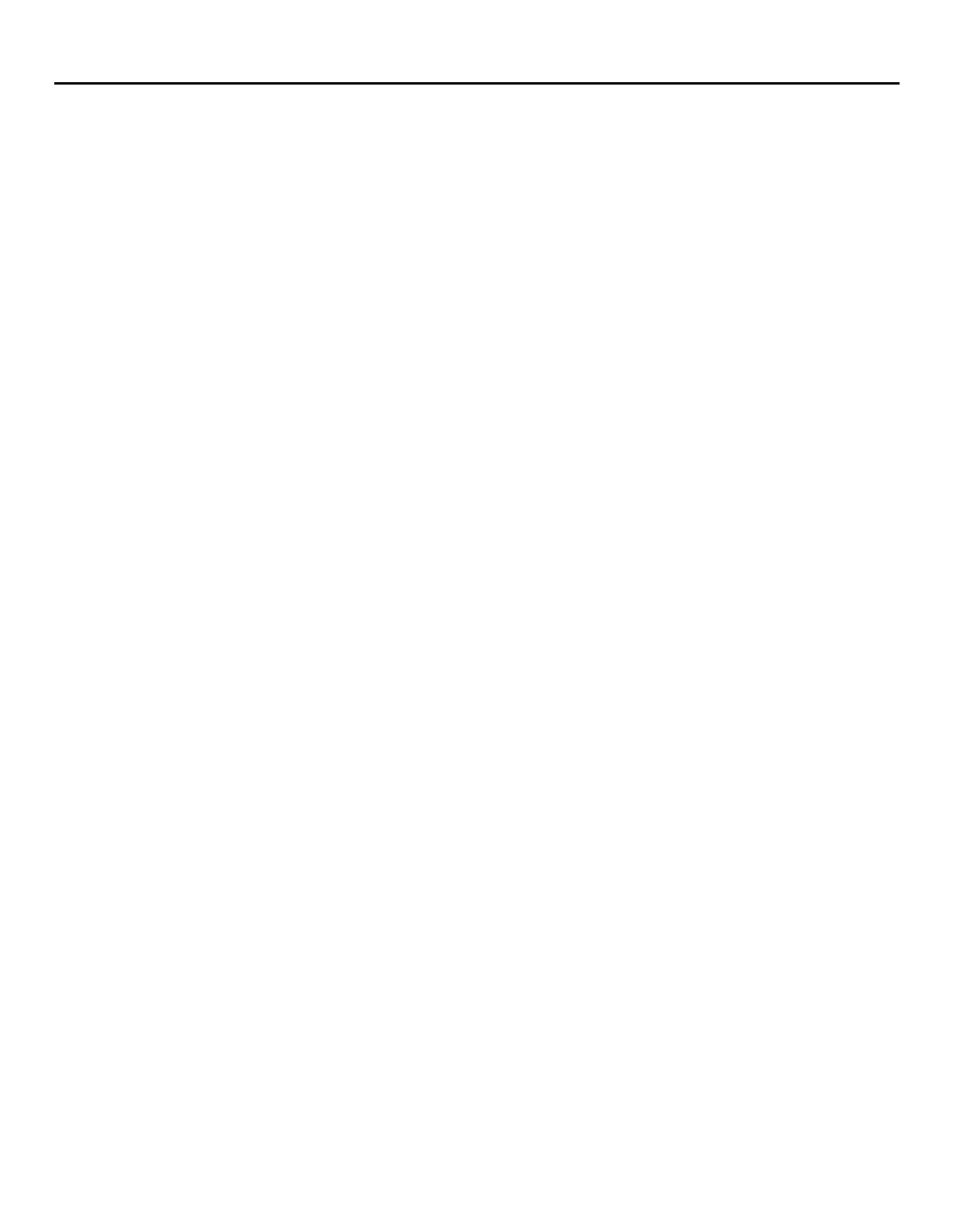#### **Item 1.01 Entry into a Material Definitive Agreement.**

#### Promissory Note Amendment

First Amendment to the Promissory Note Issued on March 31, 2021. On May 11, 2022, effective as of April 30, 2022, the Company and Labrys Fund, LP entered into a first amendment to that certain Promissory Note dated April 30, 2021 ("Note") referred to herein as "First Amendment to the Promissory Note." The First Amendment to the Promissory Note changes the maturity date of the Note to July 31, 2022.

The foregoing description of the First Amendment to the Promissory Note does not purport to be complete and is qualified in its entirety by reference to the First Amendment to the Promissory Note, a copy of which is attached to this Current Report on Form 8-K as Exhibit 99.1.

#### Item 2.03 Creation of a Direct Financial Obligation or an Obligation under an Off-Balance Sheet Arrangement of a Registrant.

The information provided in Item 1.01 of this Current Report on Form 8-K is incorporated by reference into this Item 2.03.

#### **Item 9.01 Financial Statements and Exhibits**

(d) Exhibits.

| $99.1*$ | First Amendment to the Promissory Note to Promissory Note                   |
|---------|-----------------------------------------------------------------------------|
| 104     | Cover Page Interactive Data File (embedded within the Inline XBRL document) |

\* Filed herewith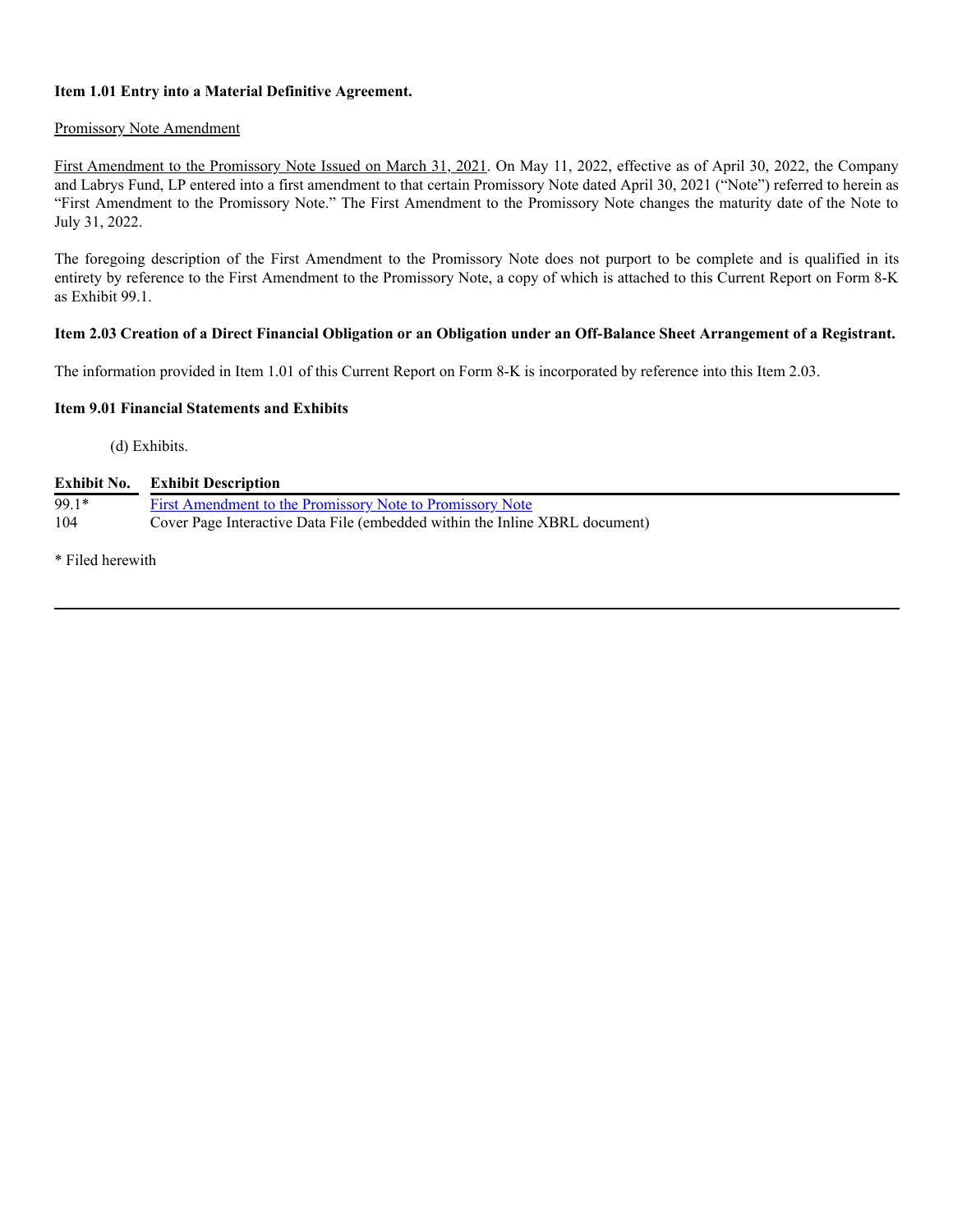Pursuant to the requirements of the Securities Exchange Act of 1934, the registrant has duly caused this report to be signed on its behalf by the undersigned hereunto duly authorized.

### Date: May 16, 2022 RESPIRERX PHARMACEUTICALS INC. (Registrant)

By:*/s/ Jef E. Margolis*

Jeff E. Margolis SVP, CFO, Secretary and Treasurer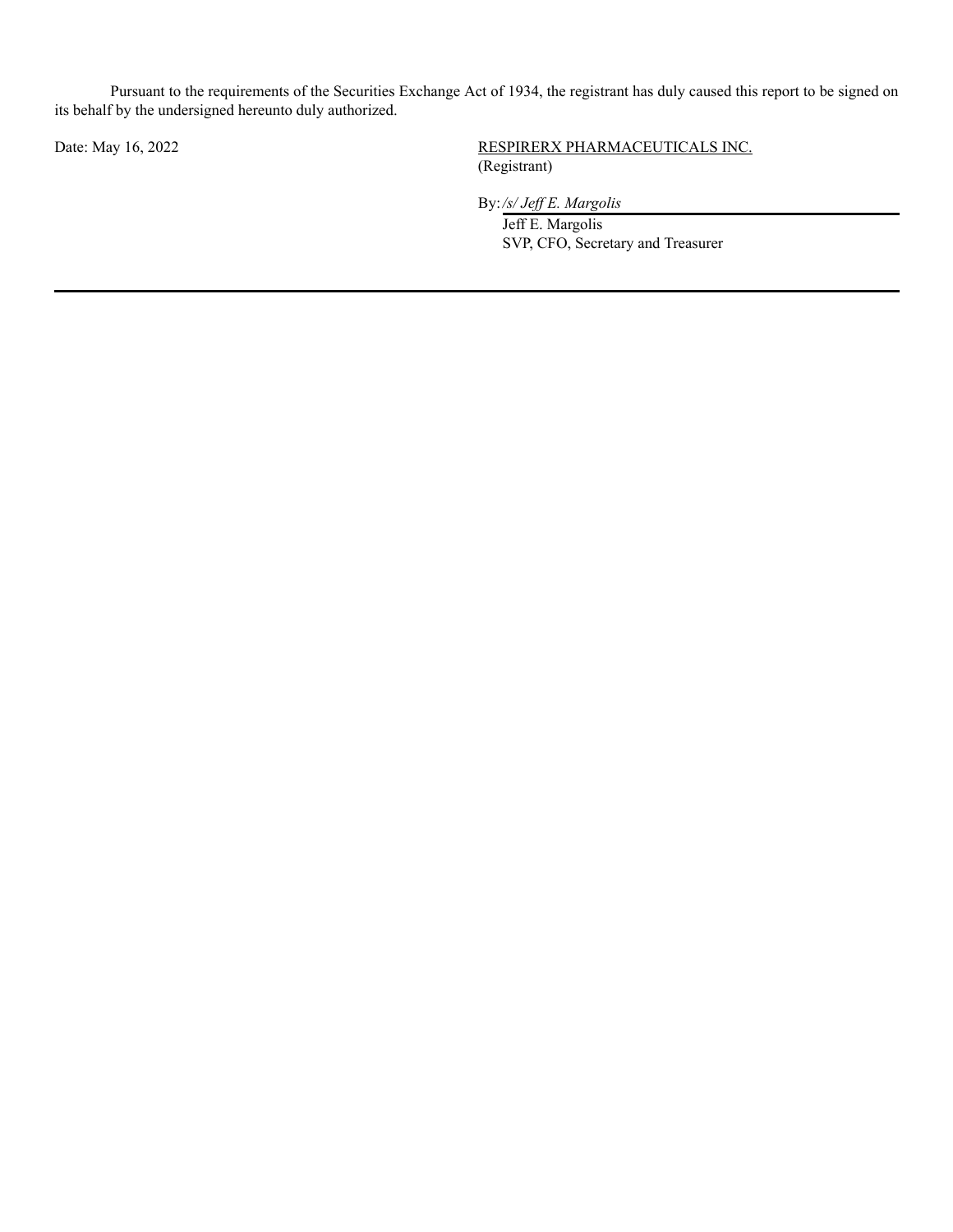#### **FIRST AMENDMENT TO THE PROMISSORY NOTE ISSUED ON MARCH 31, 2021**

THIS FIRST AMENDMENT to the Note (as defined below) (the "Amendment") is entered into on May 11, 2022, but made effective as of April 30, 2022, by and between RespireRx Pharmaceuticals Inc., a Delaware corporation (the "Company"), and Labrys Fund, LP, a Delaware limited partnership (the "Holder") (each the Company and the Holder a "Party" and collectively the "Parties").

#### **BACKGROUND**

A. The Company and Holder are the parties to that certain securities purchase agreement (the "SPA") dated April 30, 2021, pursuant to which the Company issued to Holder a promissory note on even date in the original principal amount of \$150,000.00 (as amended from time to time, the "Note"); and

B. The Parties desire to amend the Note as set forth expressly below.

NOW THEREFORE, in consideration of the execution and delivery of the Amendment and other good and valuable consideration, the receipt and sufficiency of which are hereby acknowledged, the Parties agree as follows:

1. The Maturity Date (as defined in the Note) of the Note shall be extended to July 31, 2022.

2. This Amendment shall be governed by Section 4.6 of the Note (as amended).

3. This Amendment shall be deemed part of, but shall take precedence over and supersede any provisions to the contrary contained in the Note. Except as specifically modified hereby, all of the provisions of the Note, which are not in conflict with the terms of this Amendment, shall remain in full force and effect.

#### *[Signature page to follow]*

1